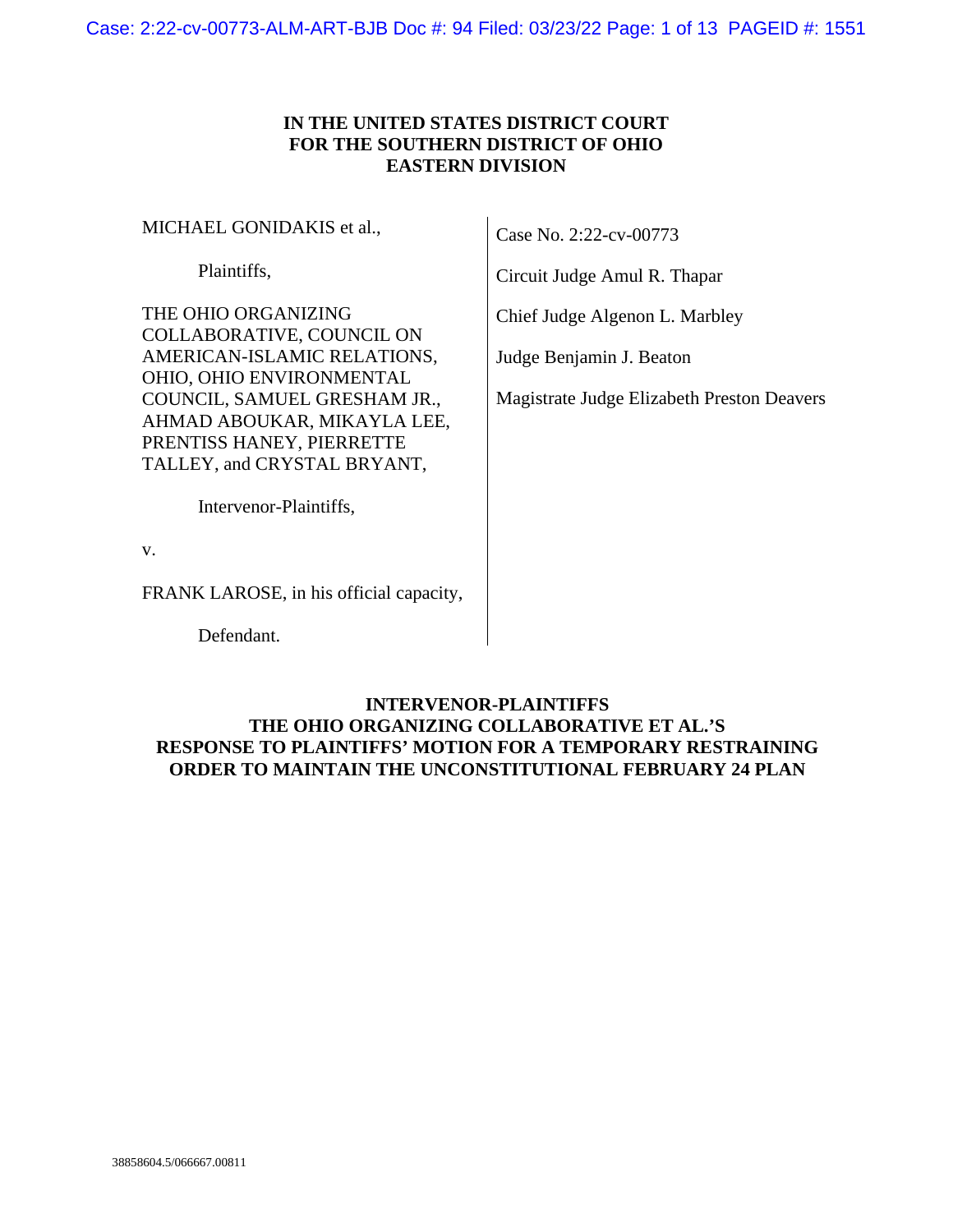#### **INTRODUCTION**

The Gonidakis Plaintiffs state that they "seek a temporary restraining order to maintain the status quo, an election under the Third Plan, until this Court can rule on Plaintiffs' pending motion for a preliminary injunction." (Gonidakis Pls' Mot. for a TRO, ECF No. 84, PageID #1156) But they are not asking this Court to maintain the status quo because the "Third Plan," *i.e.*, the plan that the Commission enacted on February 24, is unconstitutional and there will be no election under that plan. The relevant "status quo" is that the Commission is working to enact a new plan to comply with the Ohio Supreme Court's rulings. The Gonidakis Plaintiffs ask this Court to *disrupt* that status quo.

The Secretary of State's recent filings confirm that he has directed the eighty-eight county boards of elections in Ohio not to proceed with the February 24 Plan at this time, because the Ohio Supreme Court held that it is unconstitutional. The Gonidakis Plaintiffs seek the extraordinary remedy of a temporary restraining order from a federal court, directing a state official to resume implementing the unconstitutional February 24 Plan, days before a full preliminary injunction hearing, while the state redistricting process is ongoing. There simply is no precedent or basis for a federal court interfering in this manner. To grant this motion would throw well established principles of federalism to the wind and create a constitutional crisis in Ohio.

This motion is also unnecessary. The Gonidakis Plaintiffs have not met their burden to show that they will imminently suffer irreparable injury because the Ohio Redistricting Commission's process is still open, and progress is being made. The Commission faces a March 28 deadline to submit a new map to the Ohio Supreme Court; and meetings are scheduled every day to accomplish this. By contrast, granting the relief the Gonidakis Plaintiffs seek of forcing an *unconstitutional* district plan on Ohioans would *cause* harm and is *not* in the public interest. This

- 2 -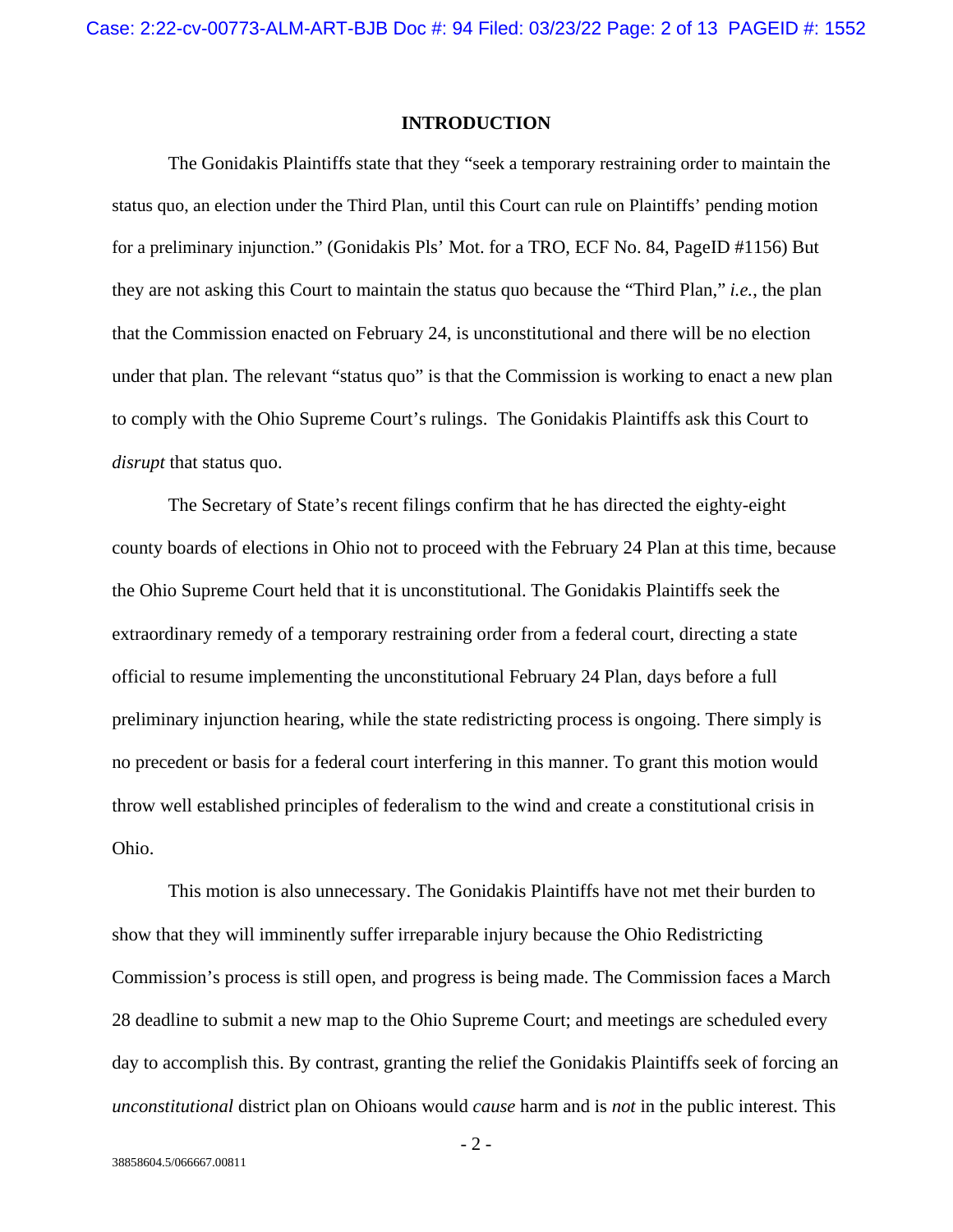Court should deny the Gonidakis Plaintiffs' motion for a temporary restraining order, and instead honor established rules of federal deference to state legislative redistricting processes and state supreme court precedent on questions of state constitutional law.

#### **BACKGROUND**

In 2015, the people of Ohio approved with more than 71 percent, across party lines, a constitutional amendment to end partisan gerrymandering and encourage bipartisanship in the redistricting process.<sup>1</sup> In doing so, the people directed what is now the Ohio Redistricting Commission to attempt to adopt a General Assembly district plan under which the number of districts favoring each party corresponds closely to the statewide preference of voters, and to refrain from drawing districts to primarily favor or disfavor a particular political party. Ohio Const. Article XI, Section 6. After two attempts to submit maps that failed to meet these mandatory criteria, the Gandaki's Plaintiffs claimed that legislative redistricting in the State of Ohio had reached an "impasse" warranting federal intervention. Specifically, they asked this Court to order the State to adopt a plan that the Supreme Court of Ohio had already rejected. (Am. Compl., ECF 8, PageID #447 at ¶ 4). This claimed impasse, however, was overcome.

Six days after the Gonidakis Plaintiffs filed their Complaint, the Ohio Redistricting Commission adopted new state House and Senate maps by a 4-3 vote. The OOC Petitioners and other intervenors here filed objections to the February 24 plan, arguing that it was unconstitutional under Ohio law. *See League of Women Voters of Ohio v. Ohio Redistricting Comm.*, --N.E.--, 2022-Ohio-789, 2022 WL 803033, ¶¶ 13-22 (Mar. 16, 2022). This Court first stayed this matter while the Supreme Court of Ohio reviewed the constitutionality of the February 24 Plan enacted by the Ohio Redistricting Commission. (Minute Entry, ECF No. 68).

<sup>&</sup>lt;sup>1</sup> See Ohio Redistricting Commission, https://redistricting.ohio.gov/.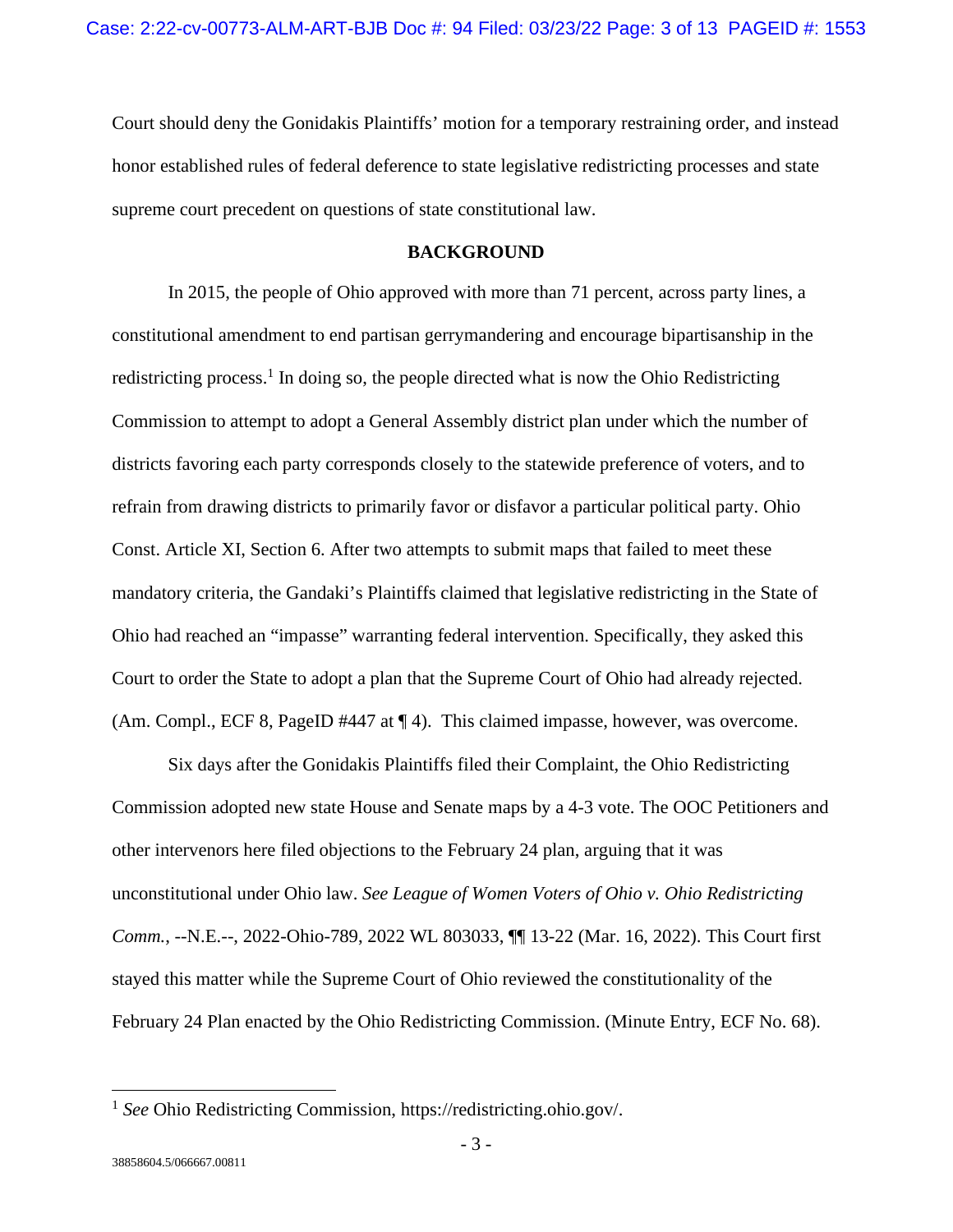On March 16, the Ohio Supreme Court declared that February 24 plan was invalid and ordered the Commission to reconvene and draft a new General Assembly district plan by March 28. Any objections are due within three days after the Commission files its new plan in the Supreme Court; responses, three days after that. *See League of Women Voters of Ohio*, 2022- Ohio-789, 2022 WL 803033, ¶¶ 44-46. Considering that decision, Secretary of State LaRose issued Directive 2022-30 directing all eighty-eight-county board of elections to pause implementation. (SOS Response to Gonidakis Pls' Mot. for a TRO, ECF No. 88-1). On March 21, 2022, the Gonidakis Plaintiffs sought a temporary restraining order "to maintain the third plan." (Gonidakis Pls' Mot. for a TRO, ECF No. 84).

As of this filing, the Commission's redistricting process continues and there is no indication that it will fail meet the March 28 deadline. The Commission has scheduled public meetings every day from March 23 through March  $28<sup>2</sup>$  Press reports indicate that the Commission has hired independent mapmakers to assist the Commission in drafting a fourth plan.<sup>3</sup> And two federal mediators on loan from the Sixth Circuit have been approved by the Commission to help manage the process.<sup>4</sup>

 $3$  Andy Chow, Redistricting Commission agrees to consultants for latest effort to redraw maps, OHIO PUBLIC RADIO (Mar. 22, 2022), https://www.wcbe.org/wcbe-news/2022-03- 22/redistricting-commission-agrees-to-consultants-for-latest-effort-to-redraw-maps; Susan Tebben, Ohio Redistricting Commission adds two new mapmakers, OHIO CAPITAL JOURNAL (Mar. 22, 2022), https://ohiocapitaljournal.com/2022/03/22/ohio-redistricting-commission-addstwo-new-mapmakers.

<sup>&</sup>lt;sup>2</sup> Commission Meetings, Ohio Redistricting Commission, https://redistricting.ohio.gov/meetings.

<sup>&</sup>lt;sup>4</sup> Susan Tebben, Legal mediators added to the Ohio redistricting fold, NEWS5CLEVELAND (Mar. 23, 2022), https://www.news5cleveland.com/news/state/legal-mediators-added-to-the-ohioredistricting-fold.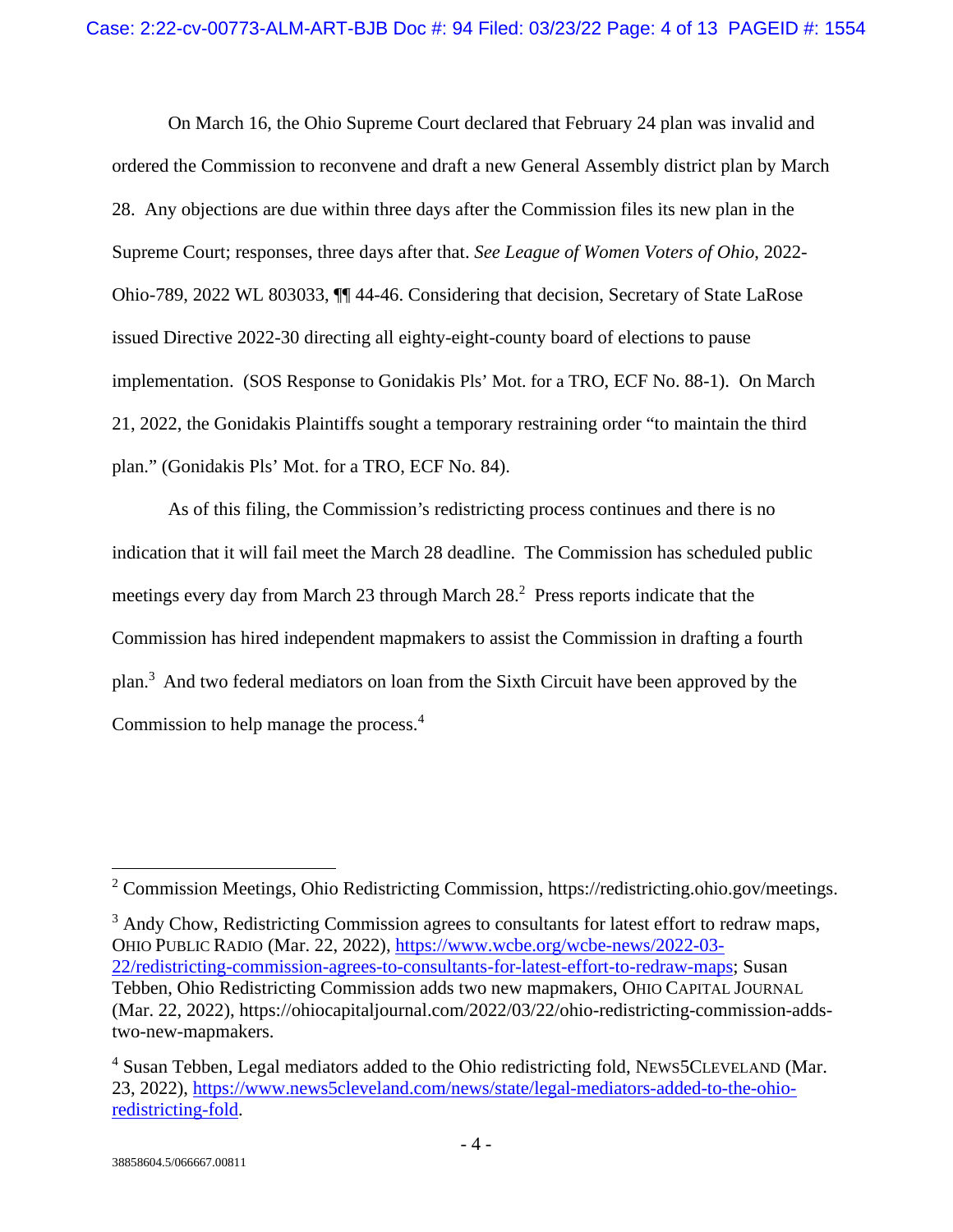#### **ARGUMENT**

### **I. STANDARD OF REVIEW**

Temporary restraining orders are "extraordinary remedies governed by the following considerations: (1) whether the movant has a strong likelihood of success on the merits, (2) whether the movant would suffer irreparable injury absent an injunction, (3) whether issuance of the injunction would cause substantial harm to others, and (4) whether the public interest would be served by granting the requested injunction." *Ohio Democratic Party v. LaRose*, 402 F. Supp. 3d 419, 422–23 (S.D. Ohio 2019) (citing *Ohio Republican Party v. Brunner*, 543 F.3d 357, 361 (6th Cir. 2008)). "A temporary restraining order is meant 'to prevent immediate and irreparable harm to the complaining party during the period necessary to conduct a hearing on a preliminary injunction.'" *Hartman v. Acton*, --F. Supp. 3d--, No. 2:20-CV-1952, 2020 WL 1932896, at \*1 (S.D. Ohio Apr. 21, 2020) (quoting *Dow Chemical Co. v. Blum*, 469 F. Supp. 892, 901 (E.D. Mich. 1979)). "The party seeking preliminary relief 'bears the burden of justifying such relief, including showing irreparable harm and likelihood of success.'" *Ohio Democratic Party*, 402 F. Supp. 3d at 423 (quoting *McNeilly v. Land*, 684 F.3d 611, 615 (6th Cir. 2012)).

### **II. A TEMPORARY RESTRAINING ORDER IS UNWARRANTED**

Granting the Gonidakis Plaintiffs' motion not only is unnecessary but will harm the people of Ohio. It would also violate the U.S. Supreme Court's mandate that federal courts defer to state redistricting processes. All indications are that the Commission is on track to meet their March 28 deadline with the Ohio Supreme Court, and there is still time for the General Assembly primary election to occur.

- 5 -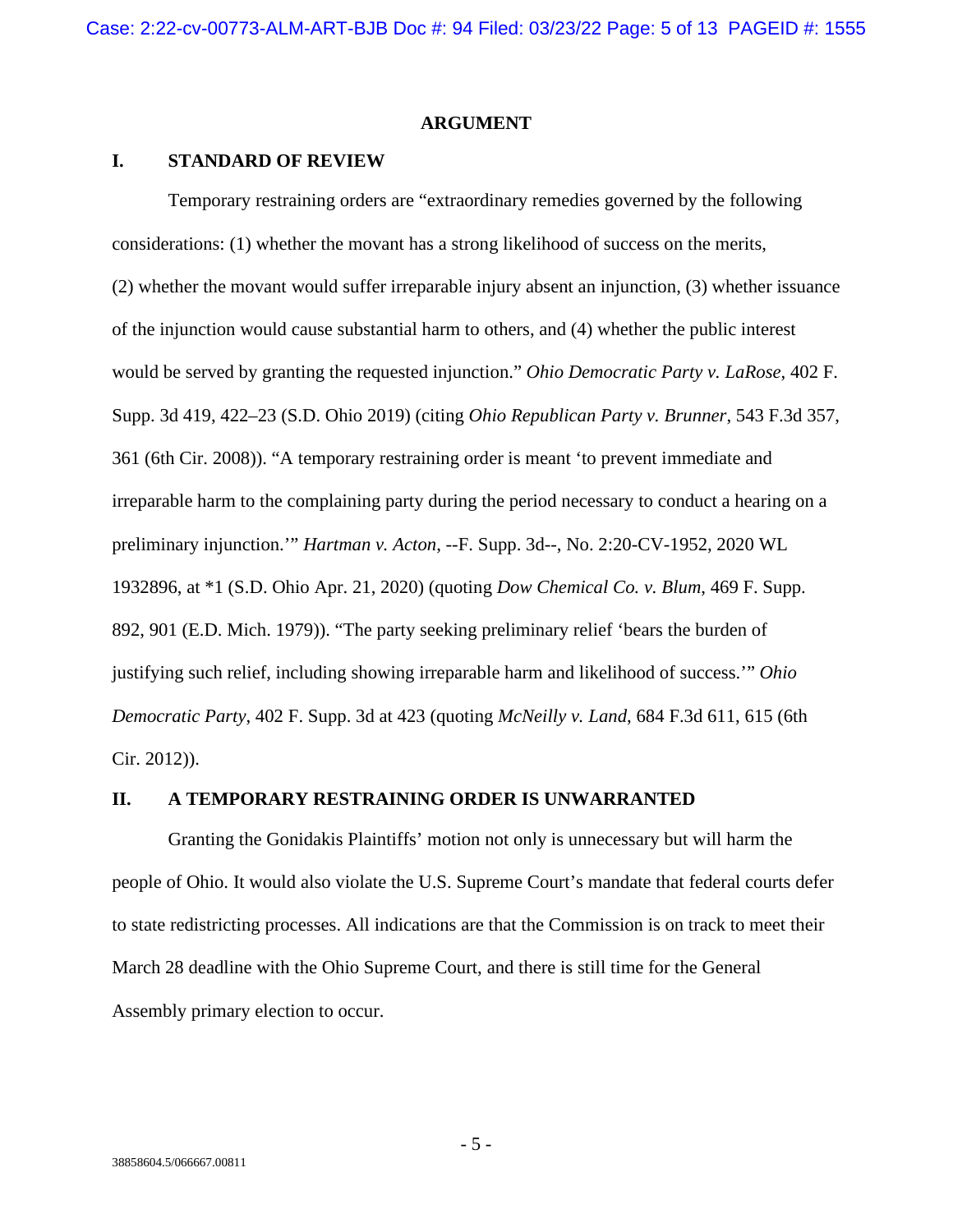## **A. Requiring implementation of the February 24 Plan would not be "temporary" relief and does not maintain the status quo.**

The Gonidakis Plaintiffs seek neither temporary relief nor to maintain the status quo. A temporary restraining order "is designed to preserve the status quo until there is an opportunity to hold a hearing on the application for a preliminary injunction"—no more, no less. WRIGHT & MILLER, 11A FED. PRAC. & PROC. CIV. § 2951 (3d ed.). The status quo here is that Ohio's redistricting proceedings are ongoing, and the Secretary of State has directed Ohio's 88 boards of election to pause implementation of the unconstitutional February 24 Plan. (SOS Response to Gonidakis Pls' Mot. for a TRO, ECF No. 88 at 1-2). The Gonidakis Plaintiffs seek to disrupt that status quo by interfering with (if not nullifying) the Commission's ongoing work to enact a new plan and ordering the Secretary of State to change course—and to do so mere days before a full preliminary injunction hearing. If this Court were to grant the Gonidakis Plaintiffs' motion today, but decide not to grant their requested preliminary injunction, the administrative and procedural whiplash would sow confusion and result in tremendous unnecessary cost. For this reason alone, the instant motion should be denied.

## **B. There is no immediate injury that would require this Court to order the implementation of the unconstitutional February 24 Plan.**

Implementing the unconstitutional February 24 Plan is not required to mitigate any harm. The Ohio Supreme Court, whose decisions are entitled to this Court's full faith and credit, has ordered the Commission to enact a new plan consistent with its opinions. *See League of Women Voters of Ohio, 2022-Ohio-789,*  $\P$  44-46. The Commission appears to be taking its duty seriously. Not only has it scheduled numerous meetings, but recent reports state that it has added two new mapmakers and two federal court mediators to help ensure it can meet its March 28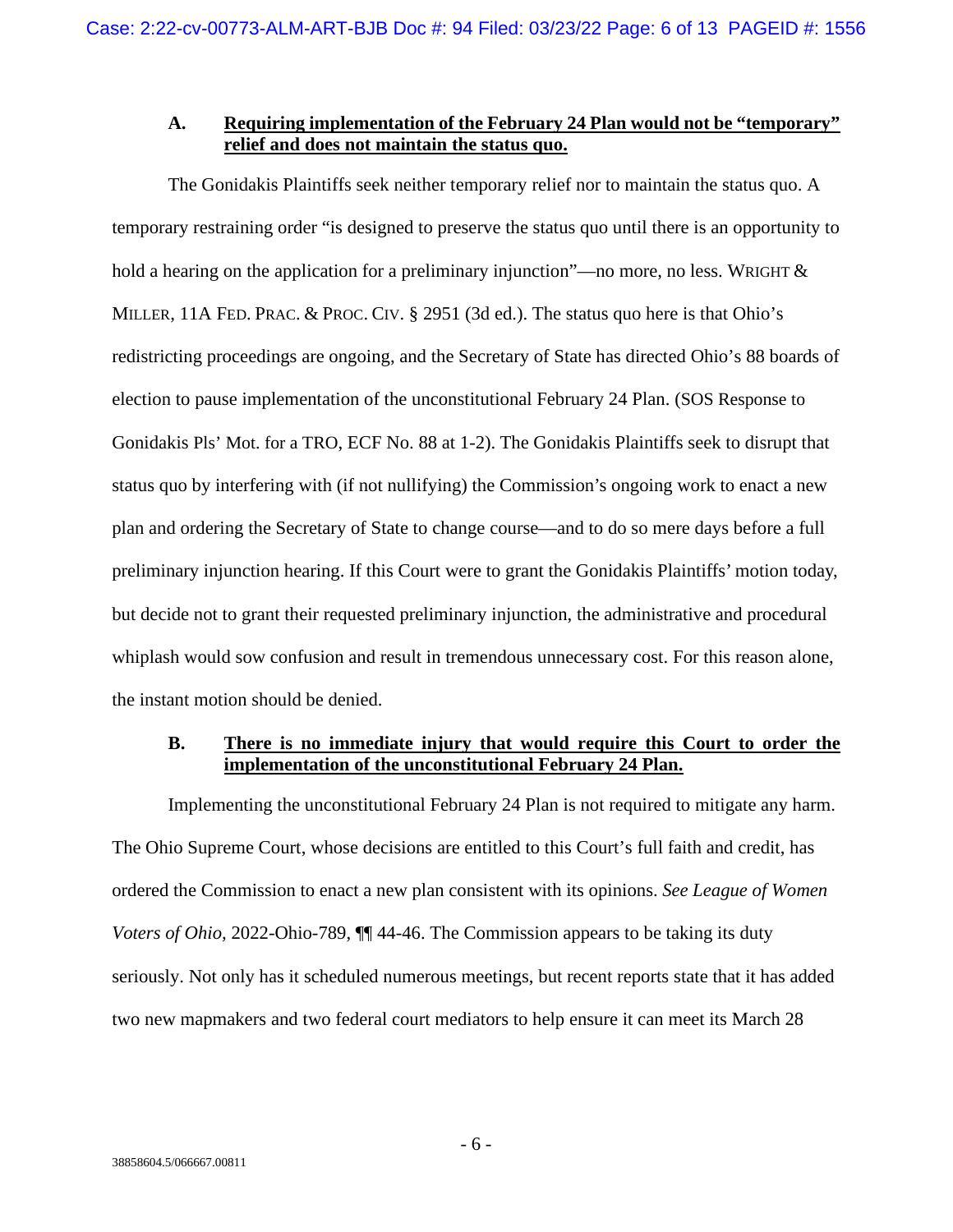deadline.<sup>5</sup> As this Court recognized (Order, ECF No. 55), the U.S. Supreme Court's decision in *Growe v. Emison* requires federal judges "to defer consideration of disputes involving redistricting where the State, through its legislative or judicial branch, has begun to address that highly political task itself." 507 U.S. 25, 33 (1993). This principle still controls. When the state's legislative and judicial branches are both actively engaged in the redistricting process, as a matter of law, Ohio's redistricting process has not concluded, and this Court may not interfere. *See Growe*, 507 U.S. at 34-36.

Deference to Ohio's ongoing redistricting proceedings is particularly warranted as there is no harm here that a temporary restraining order must address. Again, as the Secretary of State has recognized, he cannot conduct a primary election with a General Assembly district plan that the Ohio Supreme Court has declared to be unconstitutional. (SOS Response to Gonidakis Pls' Mot. for a TRO, ECF No. 88 at 1) (acknowledging the Ohio Supreme Court "invalidated" the Commission's unconstitutional February 24 Plan, leaving him no choice but to "pause" implementation of that plan). The consequence will simply be that "he will have to instruct the boards of election to proceed with the 2022 primary election without the state legislative races being part of that election." (*Id.* at 3). But this does not mean that the Gonidakis Plaintiffs (or any Ohioans) will be denied the right to vote or assemble. Ohio Redistricting Commission is currently preparing a new plan due to be filed on March 28, 2022. The General Assembly has the power to modify the date for the primary election and associated deadlines and to delegate authority to the Secretary to adjust them (*see* 134th General Assembly, H.B. 93, Section 4). And it is within the

<sup>&</sup>lt;sup>5</sup> Susan Tebben, Legal mediators added to the Ohio redistricting fold, NEWS5CLEVELAND (Mar. 23, 2022), https://www.news5cleveland.com/news/state/legal-mediators-added-to-the-ohioredistricting-fold.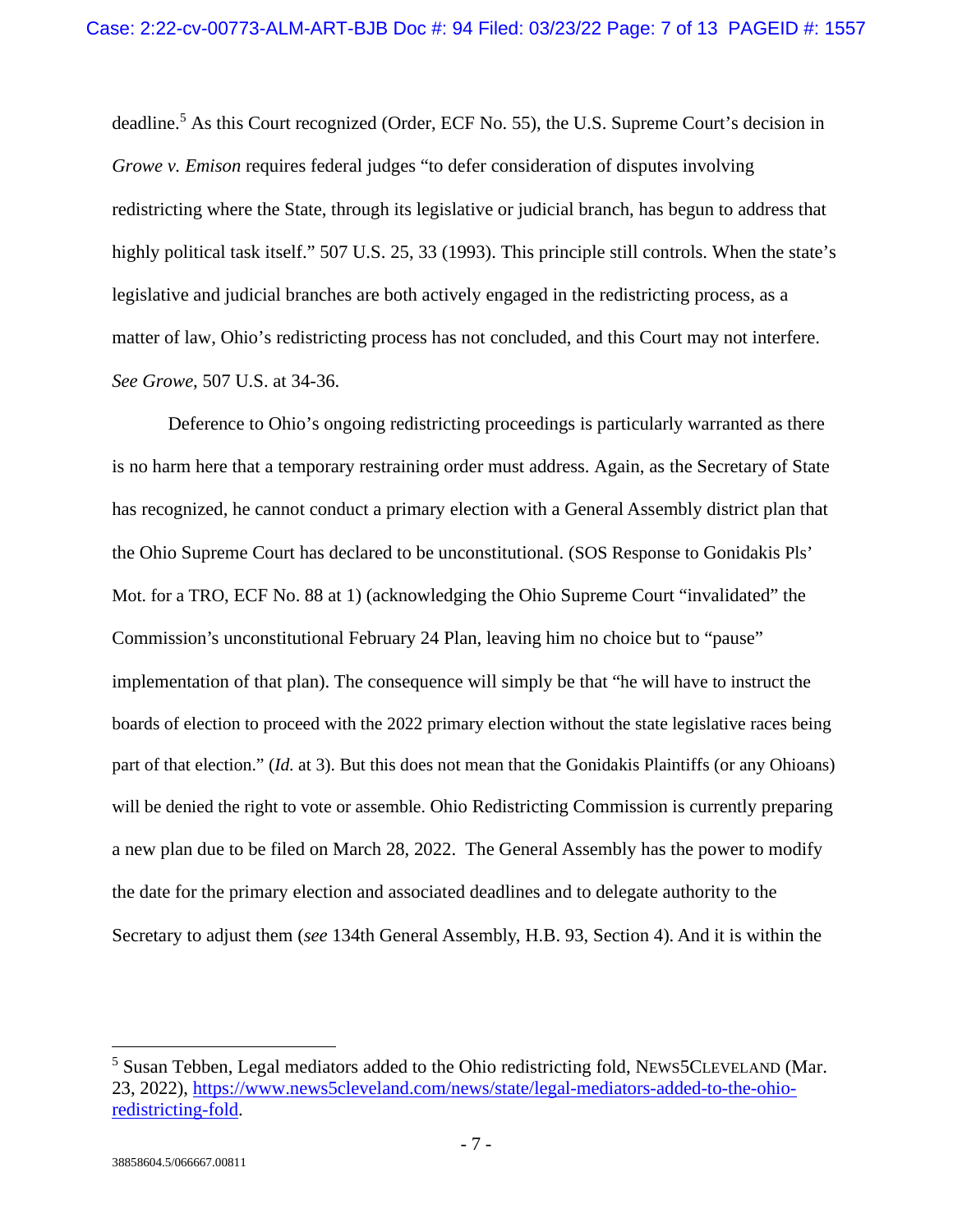Ohio Supreme Court's equitable authority to do so as well. There is still plenty of time for the dates to be moved, and a new primary date set in time meet all necessary deadlines.

"The absence of a showing of irreparable harm is, in itself, sufficient grounds upon which to deny a preliminary injunction." *Harris v. United States*, 745 F.2d 535, 536 (8th Cir. 1984). *See also Enable Healthcare, Inc. v. Cleveland Quality Healthnet, LLC*, No. 1:16 CV 2395, 2016 WL 6581813, at \*4 (N.D. Ohio Nov. 7, 2016) (addressing only "the irreparable harm factor because plaintiff has failed to show that it will suffer any irreparable injury if the Court denies its motion"); *Northeast Ohio Coalition for Homeless v. Blackwell*, 467 F.3d 999, 1009 (6th Cir. 2006) (the court considers the same factors considered in determining whether to issue a TRO or preliminary injunction). For this reason, too, the Court should defer to the state redistricting process and deny the Gonidakis Plaintiffs' extraordinary request.

## **C. Implementation of the unconstitutional February 24 Plan will cause substantial harm to others.**

Conversely, if this Court were to grant the Gonidakis Plaintiffs' motion for a temporary restraining order and order the Secretary to proceed with the unconstitutional February 24 Plan, it will cause substantial harm to others. Recall that the relevant amendment to the Ohio Constitution was endorsed by over 70 percent of the Ohio electorate. That amendment both establishes the methodology for determining whether a given district plan is constitutional *and* vests the Ohio Supreme Court with jurisdiction to review that constitutionality. Forcing implementation of the February 24 Plan through the federal court system, when that very district plan has already been determined unconstitutional and when the redistricting process is still ongoing, would cause substantial harm to the people of Ohio.

Moreover, rushing to implement temporary injunctive relief runs a serious risk of an insecure and disorderly election, particularly with the real possibility of an electoral whipsaw as the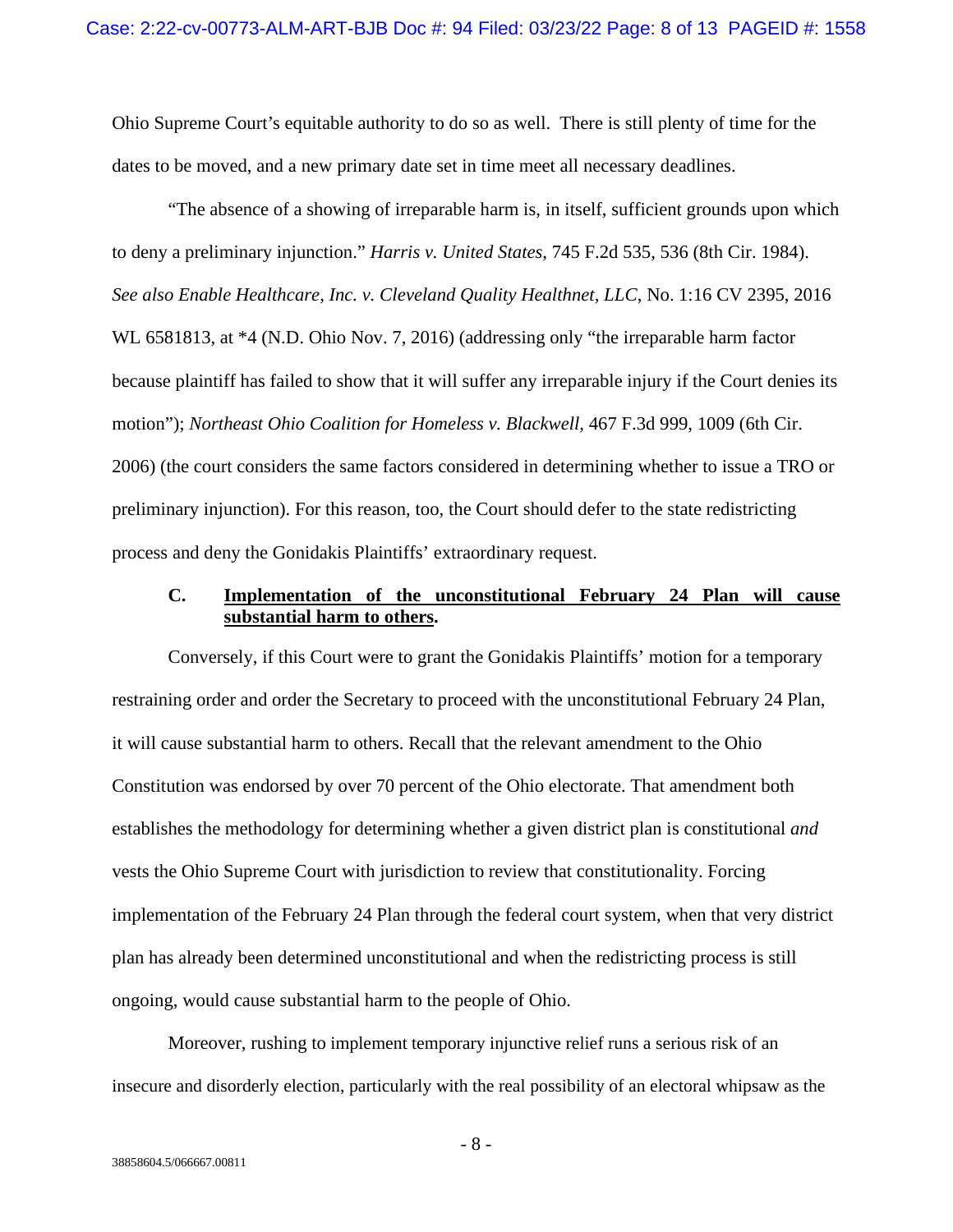Commission continues with its map drawing. The Secretary of State has already indicated that "[b]y no later than the close of business [today], Wednesday, March 23, the Secretary *must* issue instructions to the county boards of election on whether to retain or remove the General Assembly races from their primary election ballots[.]" (SOS Response to Gonidakis Pls' Mot. for a TRO, ECF No. 88, PageID #1312). This motion is scheduled to be heard two days later, on March 25, 2022. It simply is not possible for the Secretary of State to change course now.

### **D. The Gonidakis Plaintiffs cannot succeed on the merits of their claims.**

The Gonidakis Plaintiffs cannot succeed on the merits because it is impossible to grant their request to implement the unconstitutional February 24 Plan without violating longstanding principles of comity. A federal court cannot order state officials to conduct elections under a General Assembly plan that the Ohio Supreme Court has already held violates a valid provision of the Ohio Constitution.<sup>6</sup> And the Gonidakis Plaintiffs do not assert that federal law preempts the Ohio constitutional provisions underlying the Ohio Supreme Court's decisions. The Ohio Supreme Court's conclusion that the February 24 Plan violates the Ohio Constitution is therefore controlling and precludes an order requiring its use. Ohio's Attorney General has acknowledged as much. *See* Bennett Petitioners' Opposition to Emergency Motion to Lift Stay, ECF 78, PageID #1115; citing Feb. 22, 2022, Letter from Attorney General Yost to Governor DeWine et al., at 2 ("The federal court may not order the use of a map that was rejected by the Ohio

<sup>6</sup> *See Bush v. Gore*, 531 U.S. 98, 111 (2000) (per curiam) (rejecting a proposed remedy on the ground that it "contemplates action in violation of the Florida Election Code"); *Guar. Tr. Co. of N.Y. v. York*, 326 U.S. 99, 105 (1945) ("Congress never gave, nor did the federal courts ever claim, the power to deny substantive rights created by State law . . . ."); *Peters v. Gilchrist*, 222 U.S. 483, 492 (1912) ("The question as to whether a particular law has been passed in such manner as to become a valid law under the Constitution of the state is a state, and not a Federal, question. Courts of the United States are therefore under obligation to follow the adjudications of the courts of the state whose law is in question.").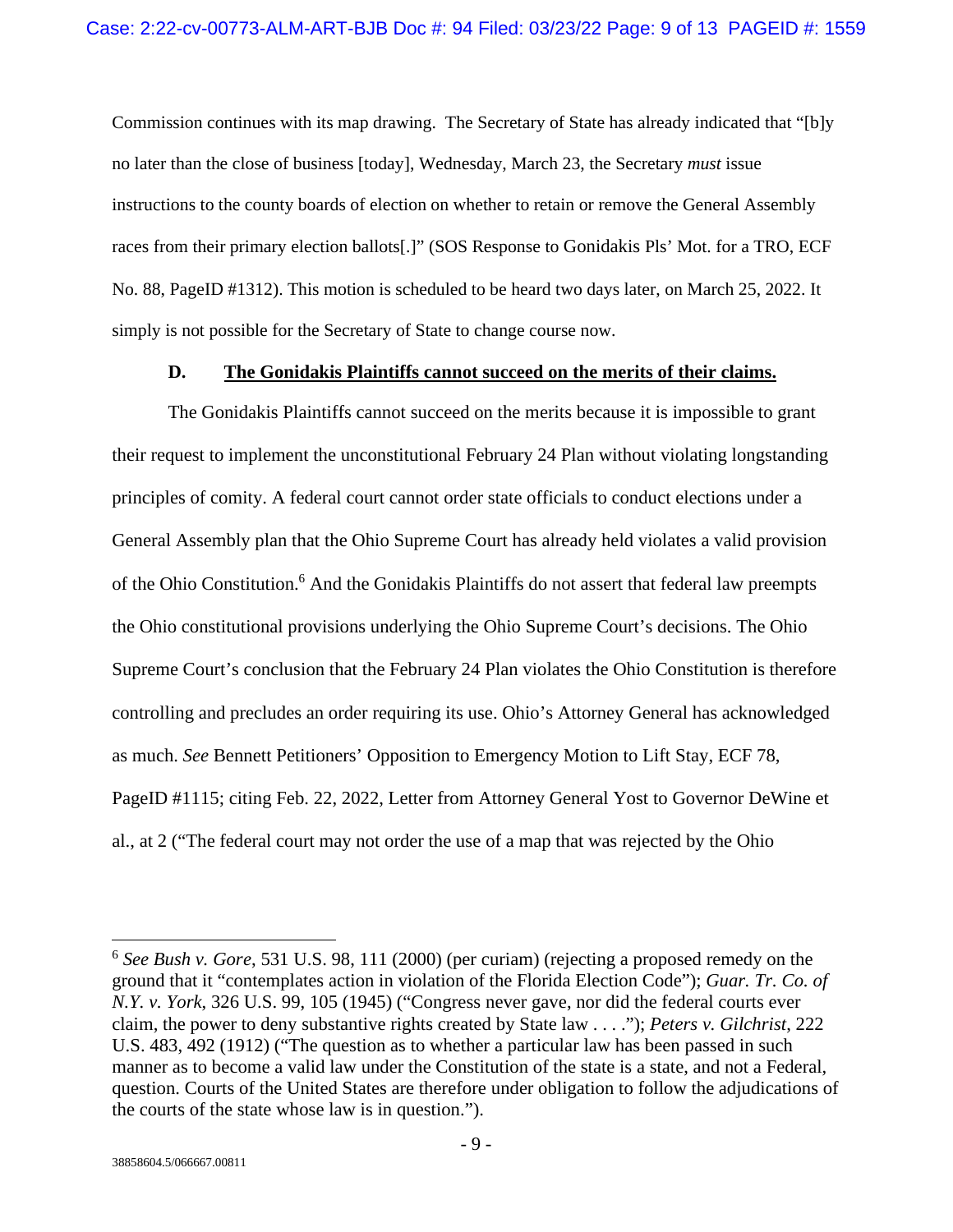Supreme Court, where the underlying provision of the state constitution has not been found to violate the federal constitution.") (Ex. A).

The Gonidakis Plaintiffs try to side-step this argument by contending this Court should mandate use of the unconstitutional February 24 Plan because the Ohio Supreme Court's "evolving standards violate the U.S. Constitution."<sup>7</sup> (Gonidakis Pls' Mot. for a TRO, ECF No. 84, PageID #1164). This novel position is not supported by the Gonidakis Plaintiffs' cited case law. In *Reich v. Collins*, the petitioner, a taxpayer, had paid a tax in reliance on the existence of a post-deprivation remedy. 513 U.S. 106 (1994). "Specifically, in the mid–1980's, Georgia held out what plainly appeared to be a 'clear and certain' postdeprivation remedy, in the form of its tax refund statute, and then declared, only after Reich and others had paid the disputed taxes, that no such remedy exists." *Id*. at 111. In *Bouie v. District of Columbia*, petitioners were convicted of criminal trespass based on an unprecedented interpretation of the statute to include "remaining on the premises of another after receiving notice to leave." 378 U.S. 347, 350, 354-55 (1964). Unlike the petitioners in *Reich* and *Bouie*, the Gonidakis Plaintiffs allege no reliance on a statelaw remedy that was subsequently eliminated. In *Saunders v. Shaw*, 244 U.S. 317 (1917), petitioner sought to offer evidence at trial that his land was not subject to the challenged tax. The Gonidakis Plaintiffs here made no attempt to offer evidence in the Ohio Redistricting Commission, because no such opportunity is provided by the Ohio Constitution.

<sup>&</sup>lt;sup>7</sup> The Gonidakis Plaintiffs also claim they would succeed on the merits as their right to vote and associate would be denied. These arguments ignore the fact that the Commission continues its work to produce new maps by March 28, with meetings scheduled daily in public, with the assistance of new experts and court mediators, as discussed above. Even if this Court could implement an unconstitutional plan, there is no need to do so as the state redistricting process continues.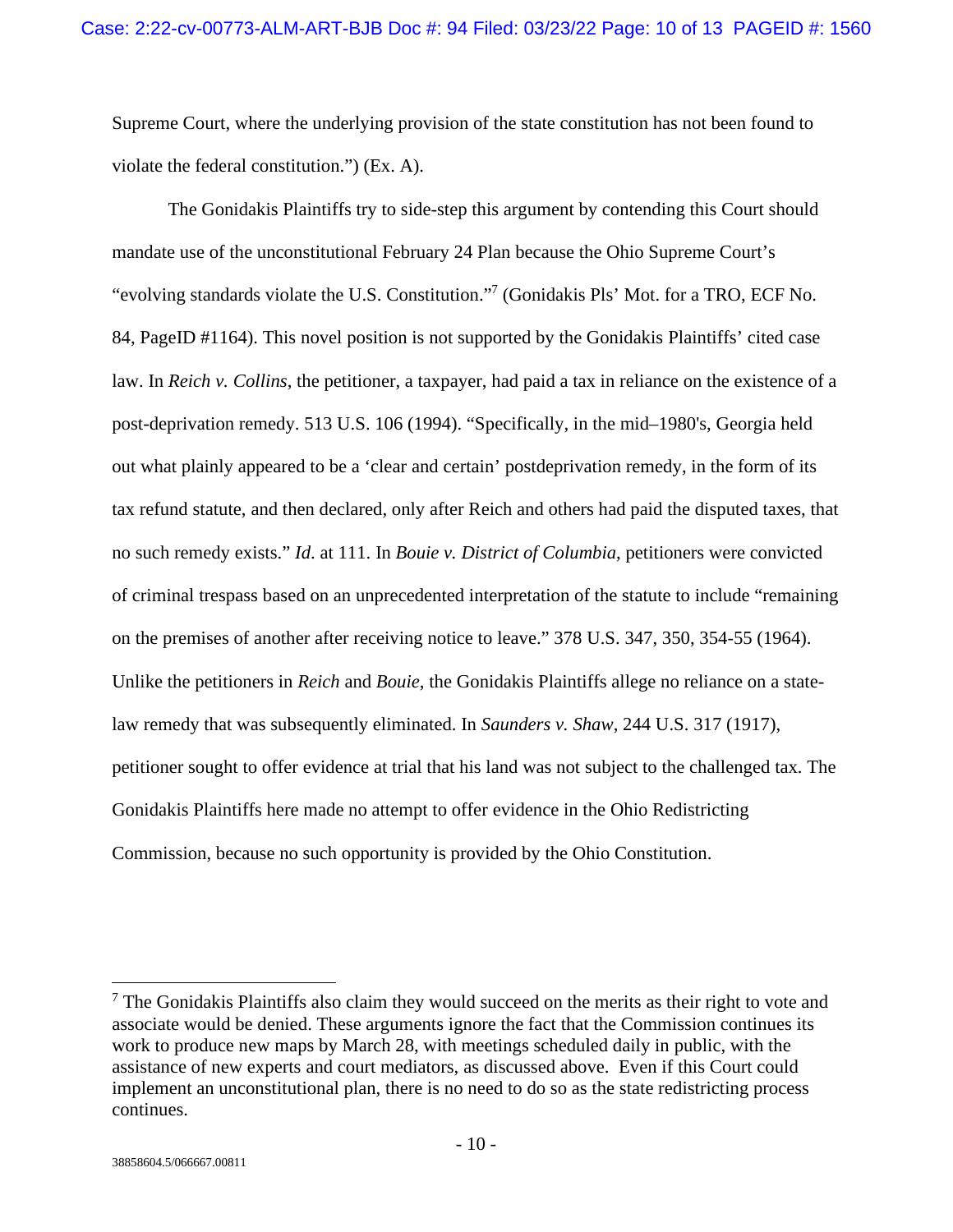Their attempt to justify the extraordinary relief they seek by pointing to *Reynolds v. Sims* is similarly feeble. 377 U.S. 533 (1964). *Reynolds v. Sims* was a one-person-one-vote case; the Court held that state seats in the Alabama legislature apportioned by county, rather than by population, and which had not been reapportioned in over 60 years, violated the Equal Protection Clause. *Id.* at 586-71. But procedural posture matters. The U.S. Supreme Court did not effectively overrule the Alabama Supreme Court and force implementation of a plan that the Alabama Supreme Court had held unconstitutional, as the Gonidakis Plaintiffs seek here. Rather, the Alabama Supreme Court's *refusal* to step in, and its *allowance* of a plan that violated the U.S. Constitution, prompted federal court action. Indeed, *Reynolds v. Sims* is fully consistent with *Growe*: the district court initially declined to stay the primary so that *the legislature* would have a chance to remedy the discrepancies. *Id.* at 586. Here, resolving the district plan through the ongoing state redistricting process will avoid any risk of malapportionment under the U.S. Constitution. Not only does *Reynolds v. Sims* fail to support the relief that the Gonidakis Plaintiffs seek, but it actually stands in favor of *denying* the instant motion so that district plan can be adopted through the ongoing state redistricting process.

### **E. It is in the public interest to deny the Gonidakis Plaintiffs' motion for a temporary restraining order.**

Consistent with the U.S. Supreme Court's proclamation in *Growe*, the public interest favors permitting the ongoing state process to continue. Although the Gonidakis Plaintiffs are correct that "the public has interest in voting" (Gonidakis Pls' Mot. for a TRO, ECF No. 84, PageID #1169), that statement is incomplete: the public has an interest in voting *in accordance with the amendment to the Ohio Constitution that over 70 percent of them voted for*. Every indication is that Ohioans' votes *are not* in jeopardy: the Commission is actively working toward a new district plan, and the Ohio Supreme Court is actively engaged in the process. The public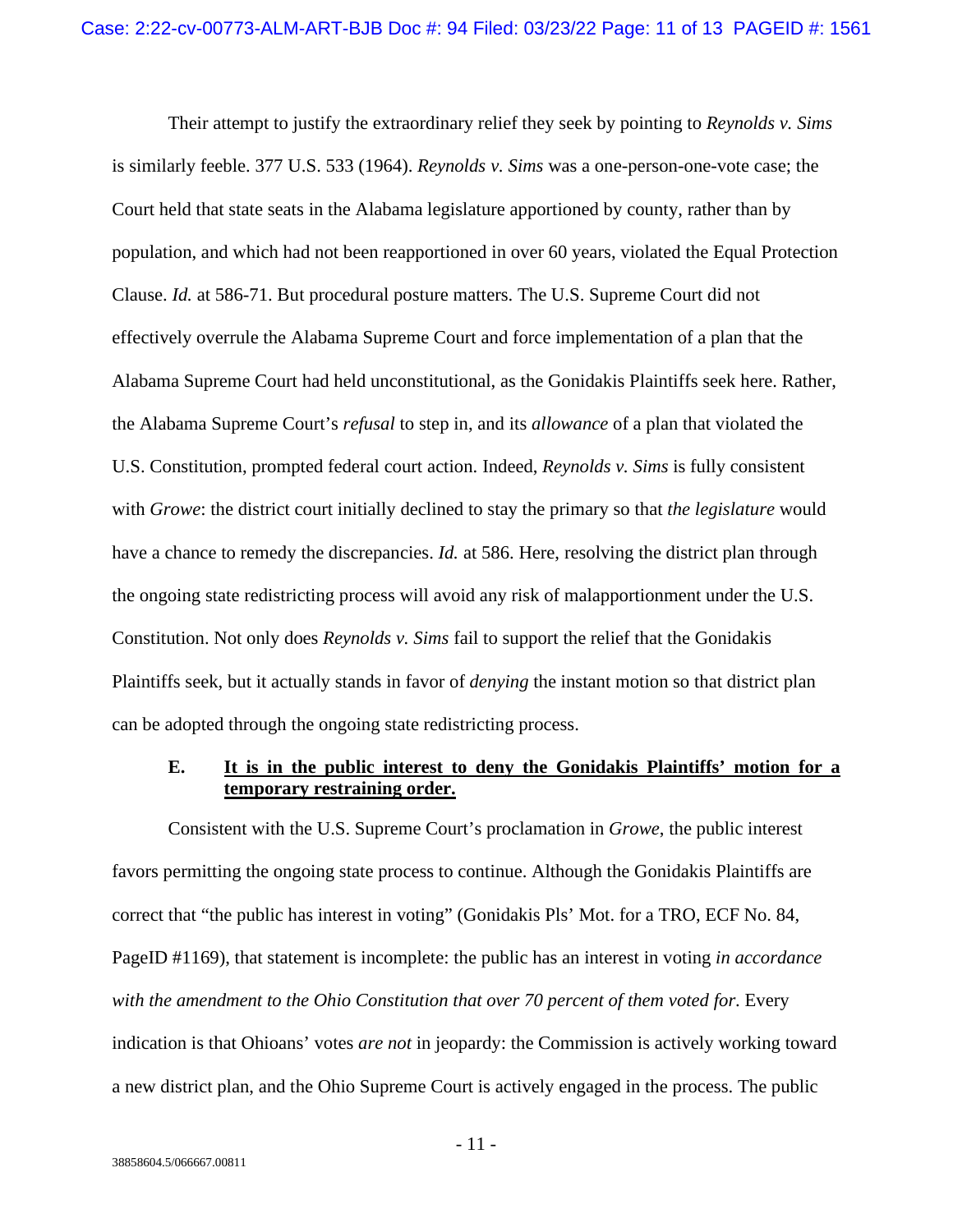interest favors letting that process come to completion so that the people of Ohio can vote under

a constitutional district plan.

### **CONCLUSION**

For the reasons set forth above, the OOC Petitioners respectfully request that this Court

deny the Gonidakis Plaintiffs' motion for a temporary restraining order.

Dated: March 23, 2022

Respectfully submitted,

Alicia L. Bannon\* Yurij Rudensky\* Michael Li\* Harry Black\* Brennan Center for Justice at NYU School of Law 120 Broadway, Suite 1750 New York, NY 10271 (646) 292-8310 (212) 463-7308 (Facsimile) alicia.bannon@nyu.edu

/s/Christina J. Marshall Christina J. Marshall (Ohio Bar No. 0069963) MILLER, CANFIELD, PADDOCK and STONE, P.L.C. 1100 Superior Avenue E, Suite 1750 Cleveland, OH 44114 (248) 267-3256 (248) 879-2001 (Facsimile) marshall@millercanfield.com

*Attorneys for Intervenor-Plaintiffs The Ohio Organizing Collaborative, et al.* 

*\*Pro Hac Vice Motion Forthcoming*